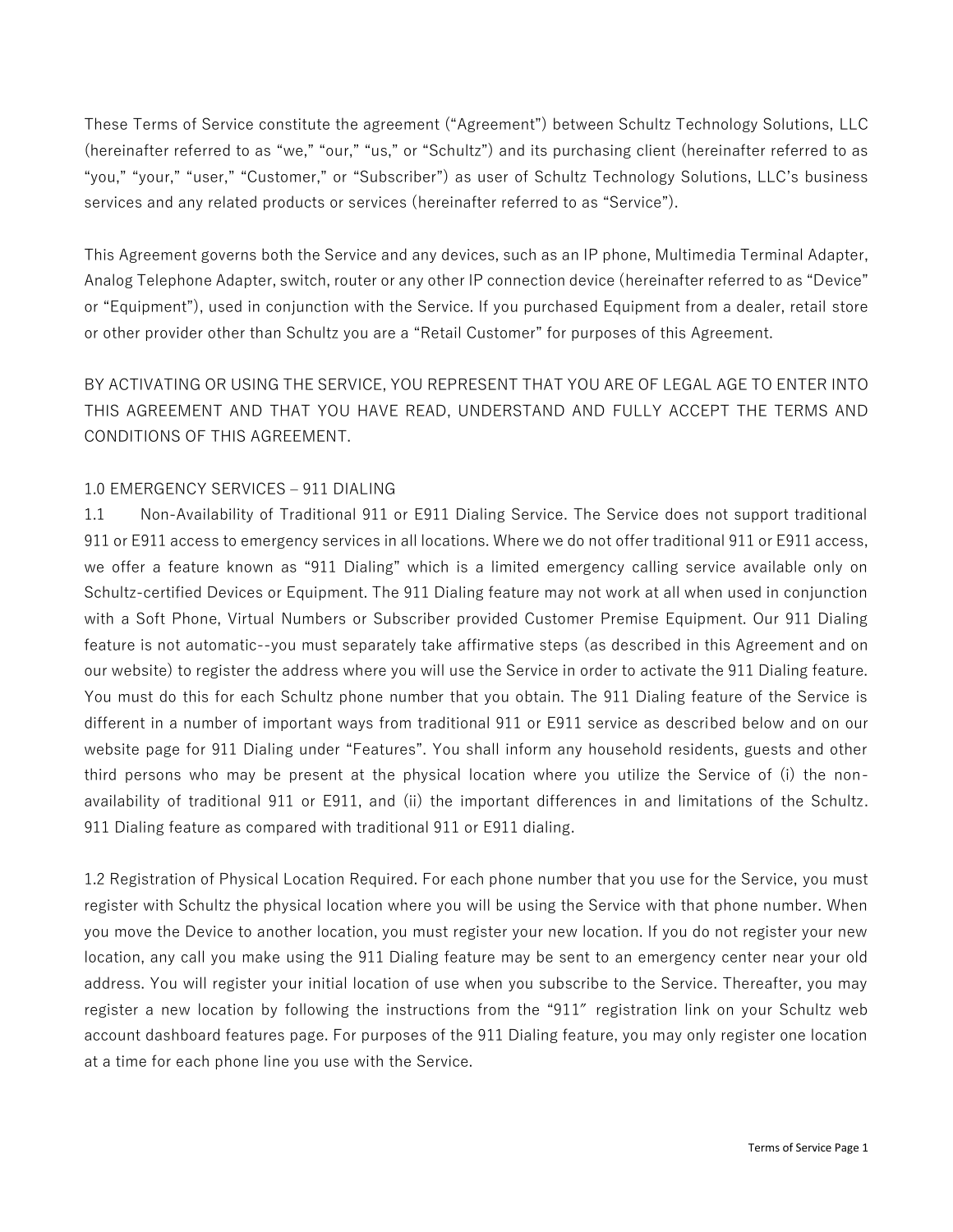1.3 Confirmation of Activation Required. Your 911 Dialing feature will not be activated for any phone line that you are using with the Service, unless and until you receive an email from us confirming that the 911 Dialing feature has been activated for that phone line.

1.4 How Emergency Personnel are Contacted. We contract with a third party to use the address of your registered location to determine the nearest emergency response center and then forward your call to a general number at that center. When the center receives your call, the operator will not have your address and may not have your phone number. You must therefore provide your address and phone number in order to get help. Some local emergency response centers may decide not to have their general numbers answered by live operators 24 hours a day. If we learn that this is the case, we will send your call instead to a national emergency calling center, and a trained agent will contact an emergency center near you to dispatch help. You hereby authorize us to disclose your name and address to third-party service providers, including, without limitation, call routers, call centers and public service answering points for the purpose of dispatching emergency services personnel to your registered location.

1.5 Service Outages. (a) Service Outages Due to Power Failure or Disruption. 911 Dialing does not function in the event of a power failure or disruption. If there is an interruption in the power supply, the Service, including 911 Dialing, will not function until power is restored. Following a power failure or disruption, you may need to reset or reconfigure the Device prior to utilizing the Service, including 911 Dialing.

(b) Service Outages Due to Internet Outage or Suspension or Termination of Broadband Service or ISP Service. Service outages or suspensions or terminations of service by your broadband provider or ISP will prevent all Service, including 911 Dialing, from functioning.

(c) Service Outage Due to Suspension or Termination of Your Schultz Account. Service outages due to suspension or termination of your account will prevent all Service, including 911 Dialing, from functioning.

(d) Service Outages Due to ISP or Broadband Provider Blocking of Ports or Other Acts. Your ISP or broadband provider or other third party may intentionally or inadvertently block the ports over which the Service is provided or otherwise impede the usage of the Service. In that event, provided that you alert us to this situation, we will attempt to work with you to resolve the issue. During the period that the ports are being blocked or your Service is impeded, and unless and until the blocking or impediment is removed or the blocking or impediment is otherwise resolved, your Service, including the 911 Dialing feature, may not function. You acknowledge that Schultz is not responsible for the blocking of ports by your ISP or broadband provider or any other impediment to your usage of the Service, and any loss of service, including 911 Dialing, that may result. In the event you lose service as a result of blocking of ports or any other impediment to your usage of the Service, you will continue to be responsible for payment of the Service charges unless and until you terminate the Service in accordance with this Agreement.

(e) Other Service Outages. If there is a Service outage for any reason, such outage will prevent all Service, including 911 Dialing, from functioning. Such outages may occur for a variety of reasons, including, but not limited to, those reasons described elsewhere in this Agreement.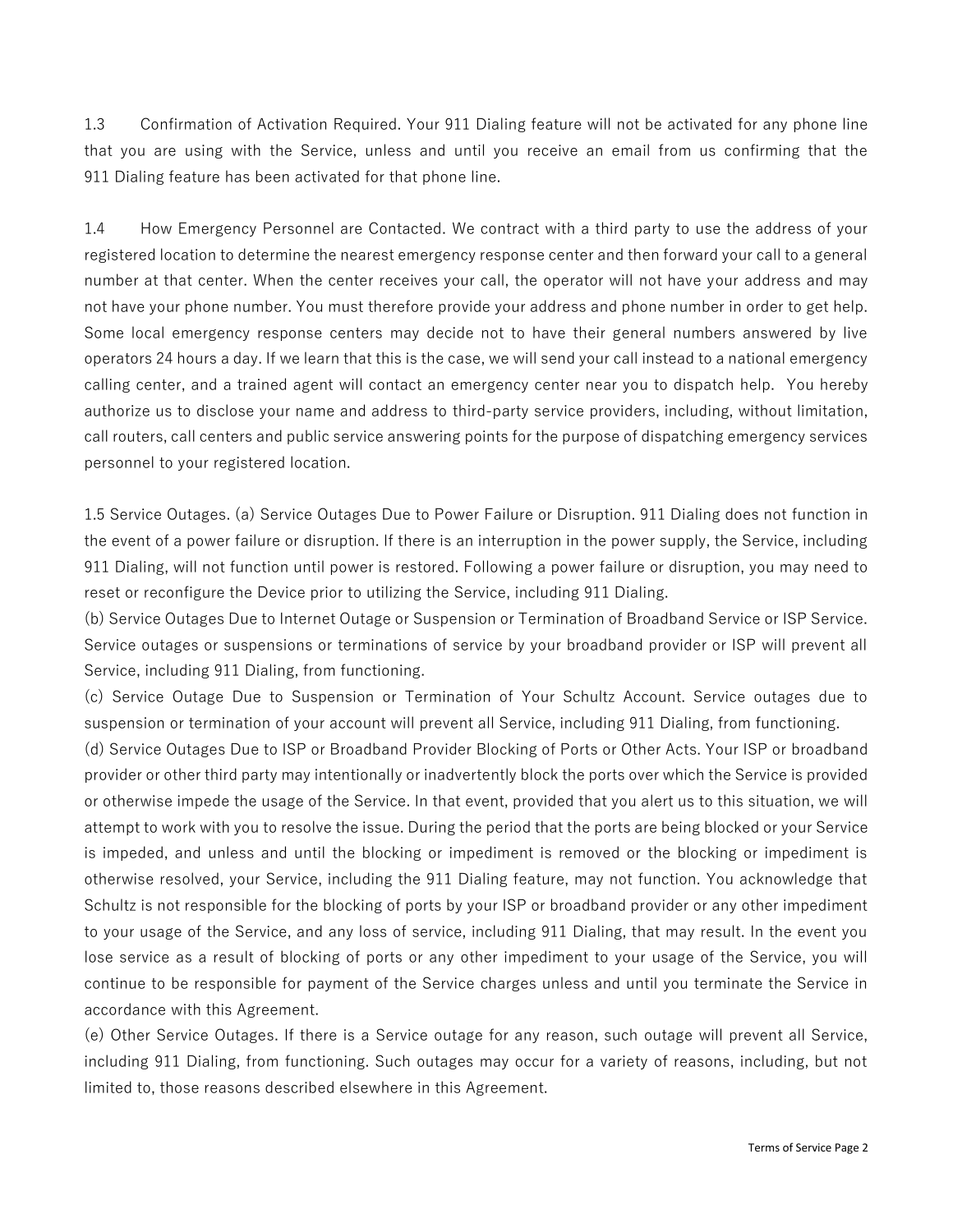1.6 Re-Activation Required if You Change Your Number or Add or Port New Numbers. 911 Dialing does not function if you change your phone number or if you add or port new phone numbers to your account, unless and until you successfully register your location of use for each changed, newly added or newly ported phone number.

1.7 Network Congestion; Reduced Speed for Routing or Answering 911 Dialing Calls. There may be a greater possibility of network congestion and/or reduced speed in the routing of a 911 Dialing call made utilizing the Service as compared to traditional 911 dialing over traditional public telephone networks.

1.8 Possible Lack of Automatic Number Identification. It may or may not be possible for the local emergency personnel to automatically obtain your phone number when you use 911 Dialing. Our system is configured to send the automatic number identification information; however, one or more telephone companies, not us, route the traffic to the emergency response center and that center may not be capable of receiving and passing on that information. As a result, the operator who answers your 911 Dialing call may not be able to automatically obtain your phone number and call you back if the call is not completed or is not forwarded, is dropped or disconnected, if you are unable to speak to tell the operator your phone number, or if the Service is not operational for any reason.

1.9 No Automated Location Identification. In most service areas, it is not possible at this time to transmit to the local emergency response center the address that you registered for 911 Dialing. You will need to state the nature of your emergency promptly and clearly, including your location (and possibly your telephone number), as the operator will not have this information. Emergency personnel will not be able to find your location if the call is dropped, disconnected or not completed nor forwarded, if you are unable to speak to tell the operator your location, or if the Service is not operational for any reason.

1.10 Disclaimer of Liability and Indemnification. We do not have any control over whether, or the manner in which, calls using our 911 Dialing service are answered or addressed by any local emergency response center. We disclaim all responsibility for the conduct of local emergency response centers and the national emergency calling center. We rely on third parties to assist us in routing 911 Dialing calls to local emergency response centers and to a national emergency calling center. We disclaim any and all liability or responsibility in the event such third party data used to route calls is incorrect or yields an erroneous result. Neither Schultz nor its officers or employees may be held liable for any claim, damage, or loss, and you hereby waive any and all such claims or causes of action, arising from or relating to our 911 Dialing service unless such claims or causes of action arose from our gross negligence, recklessness or willful misconduct. You shall defend, indemnify, and hold harmless Schultz, its officers, directors, employees, affiliates and agents and any other service provider who furnish services to you in connection the Service, from any and all claims, losses, damages, fines, penalties, costs and expenses (including, without limitation, attorneys' fees) by, or on behalf of you or any third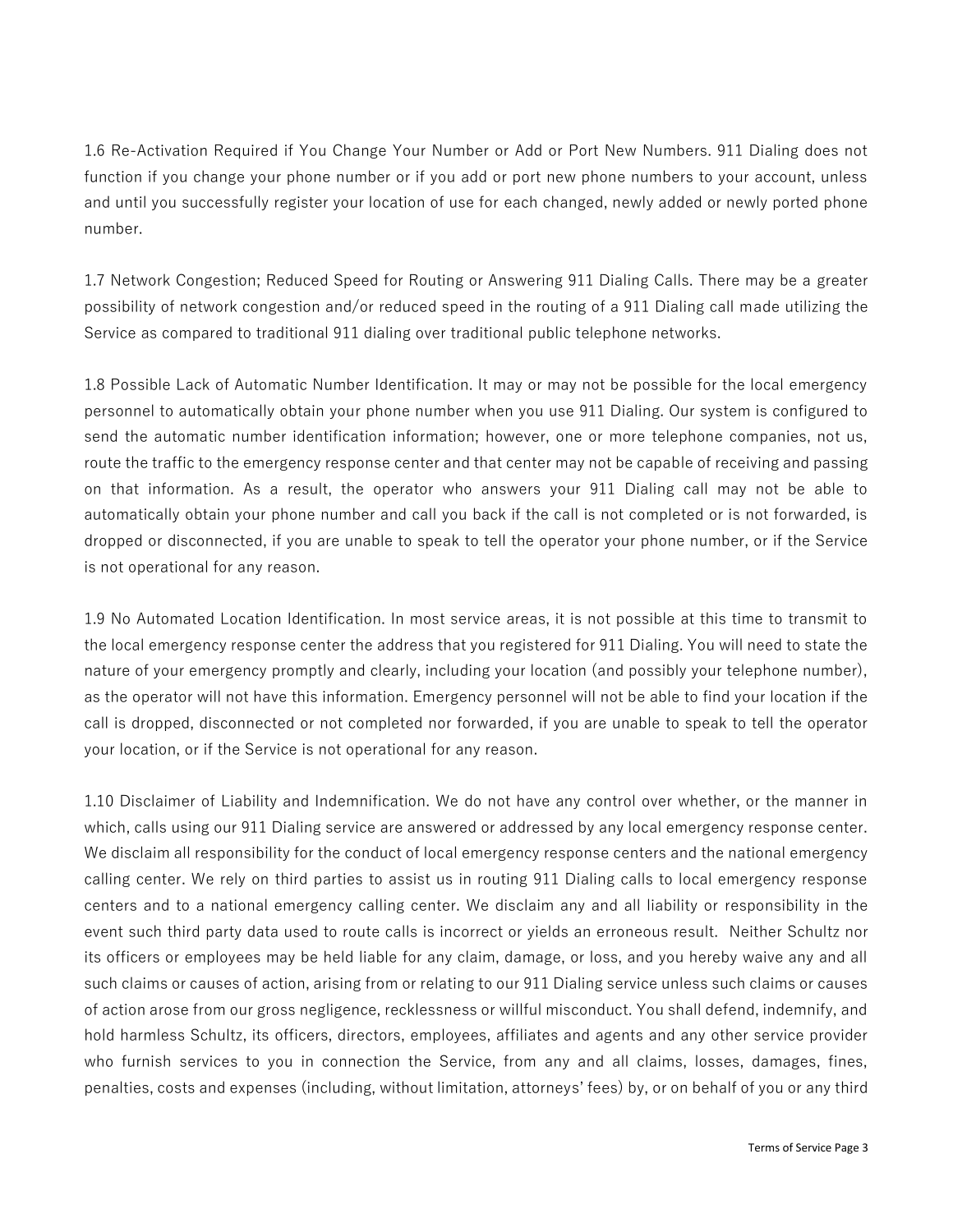party relating to the absence, failure or outage of the Service, including 911 Dialing, incorrectly routed 911 Dialing calls, and/or the inability of any user of the Service to be able to use 911 Dialing or access emergency service personnel.

1.11 Alternate 911 Arrangements. If you are not comfortable with the limitations of the 911 Dialing service, you should consider having an alternate means of accessing traditional 911 or E911 services or terminating the Service.

### 2. SERVICE

2.1 Term. Service is provided on a forty-eight (48)-month basis unless otherwise specified within your Service Activation Form or agreement. The term begins on the date that Schultz activates your Service and ends on the day before the anniversary date of your Term ("Original Term"). Upon the expiration of the Original Term or any renewal term, this Agreement will automatically renew for another forty-eight (48)-month term unless you give us written notice of non-renewal at least thirty (30) days before the end of term in which the notice is given. You are purchasing the Service for full monthly terms, meaning that if you attempt to terminate Service prior to the end of the contract term, you will be responsible for the remaining charges to the end of the thencurrent term, including, without limitation, unbilled charges, plus a termination fee, if applicable, all of which will immediately become due and payable. You will also be responsible for the next full month's charges in the event that you do not provide the requisite 30-days' notice of termination prior to the expiration of the thencurrent term. Expiration of the term or termination of Service will not excuse you from paying all accrued and unpaid charges due under this Agreement.

2.2 Change Order Terms. Changes requested verbally or written by the Customer will be applied to your current invoice. The contract is renewed at time of activation with the changes requested and agreed upon by the Customer. Updated cost and the subsequent terms of this Agreement are automatically renewed for the original contract terms stated on the Service Activation Form.

2.3 Use of Service and Schultz-provided Device. You shall not resell or transfer the Service or the Device to another party without our prior written consent. You are prohibited from using the Service or the Device for autodialing, continuous or extensive call forwarding, telemarketing (including, without limitation, charitable or political solicitation or polling), fax or voicemail broadcasting or fax or voicemail blasting. We reserve the right to immediately terminate or modify your Service if we determine, in our sole and absolute discretion, that you have at any time used the Service or the Device for any of the aforementioned or similar activities.

2.4 Use of Service. You are responsible for supplying, operating, and supporting the Customer Premise Equipment for use with the Service. In addition, any customer supplied equipment must be pre-approved by Schultz in writing. You shall not resell or transfer the Service to another party without our prior written consent. You are prohibited from using the Service for autodialing, continuous or extensive call forwarding,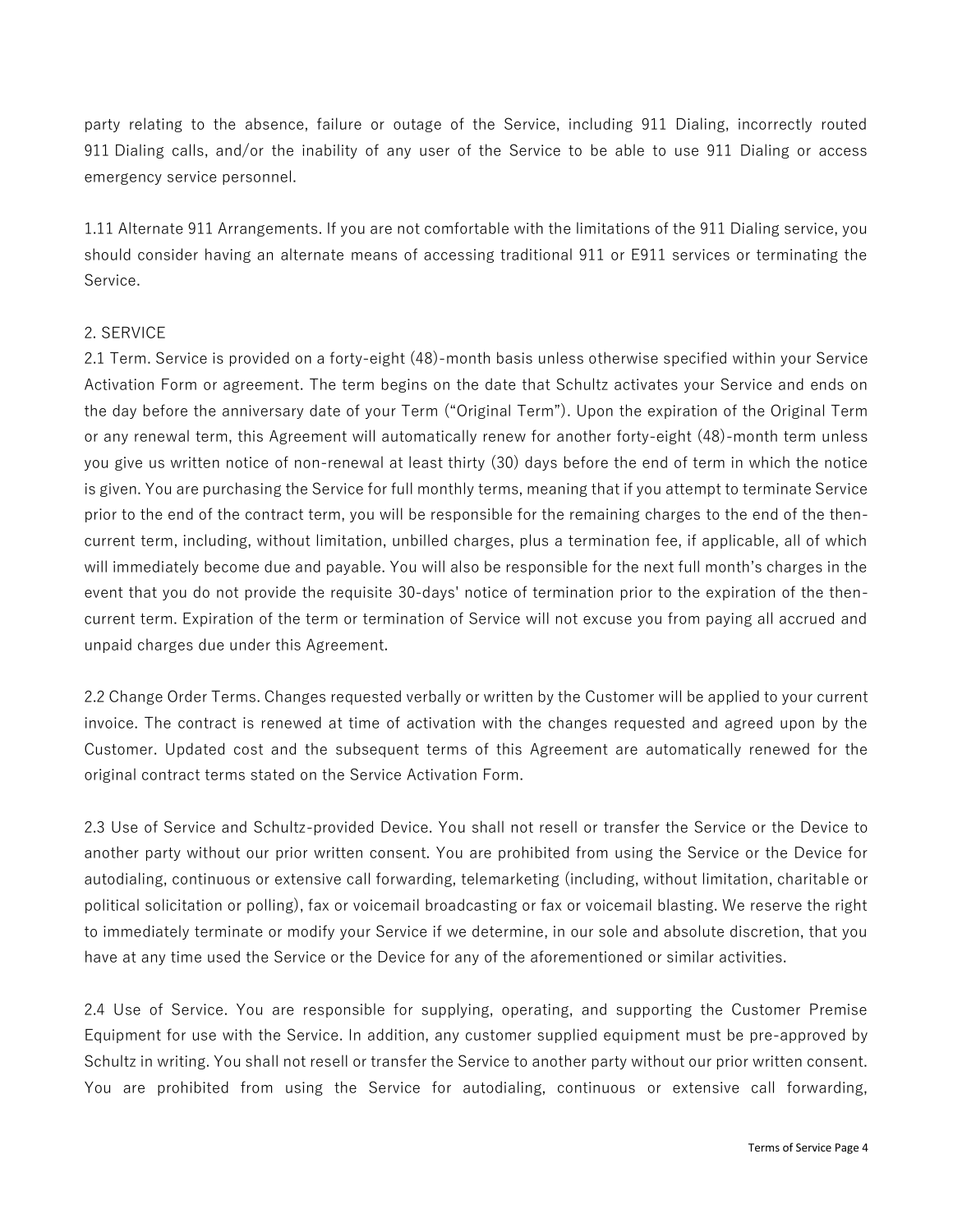telemarketing (including, without limitation, charitable or political solicitation or polling), fax or voicemail broadcasting or fax or voicemail blasting. We reserve the right to terminate or modify your Service after 30 days' written advance notice, if we determine that you have at any time used the Service for any of the aforementioned or similar activities. Written notification of our intent to terminate or modify your Service will be delivered electronically by email and/or mail. If we terminate your Service for the reason(s) described, you will be responsible for any charges incurred up to and including the termination date, plus a termination fee, if applicable.

2.5 Prohibited Uses. (a) Inappropriate Conduct. You shall not use the Service or the Device in any way that is threatening, abusive, harassing, defamatory, libelous, deceptive, fraudulent, invasive of another's privacy, or any similar behavior. We reserve the right to immediately terminate your Service if, in our sole and absolute discretion, we determine that you have used the Service or the Device in any of the aforementioned ways. In the event of such termination, you will be responsible for the full month's charges to the end of the current term, including, without limitation, unbilled charges, plus a termination fee, if applicable, all of which will become immediately due and payable upon termination of your Service. If we believe that you have used the Service or the Device in any of the aforementioned ways, we may forward the relevant communication and other information, including your identity, to the appropriate authorities for investigation and prosecution. You hereby consent to our forwarding of any such communications and information to these authorities. In addition, Schultz will provide information in response to law enforcement requests, subpoenas, court orders, to protect its rights and property and in the case where failure to disclose the information may lead to imminent harm to the customer or others.

2.6 Use of Service by Customers Outside the United States. Although we encourage you to use of the Service to place calls to foreign countries from within the United States, we do not presently offer or support the Service in any countries other than the United States and Canada. If you use the Service or the Device outside of the United States or Canada, you will be solely responsible for any violations of local laws and regulations resulting from such use. We reserve the right to terminate your Service immediately if we determine, in our sole and absolute discretion, that you have used the Service or the Device outside of the United States or Canada.

2.7 Copyright; Trademark; Unauthorized Usage of Device; Firmware or Software. (a)Copyright; Trademark. The Service and Device and any firmware or software used to provide the Service or provided to you in conjunction with providing the Service, or embedded in the Device, and all Services, information, documents and materials on our websites are protected by trademark, copyright or other intellectual property laws and international treaty provisions. All of our websites, corporate names, service marks, trademarks, trade names, logos and domain names (collectively "marks") are and will at all times remain our exclusive property. Nothing in this Agreement grants you the right or license to use any of our marks.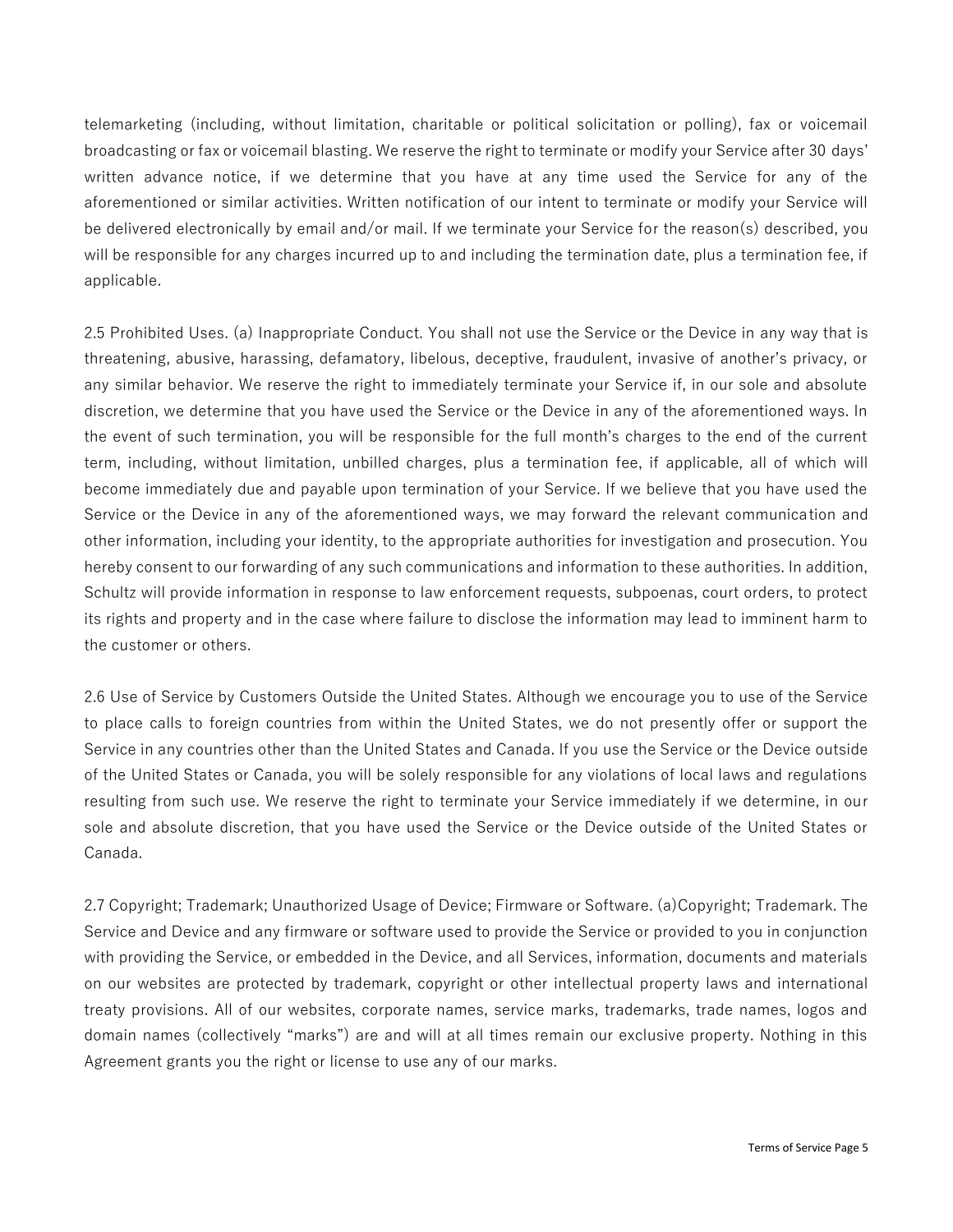2.8 Unauthorized Usage of Device; Firmware or Software. You have not been granted any license to use the firmware or software used to provide the Service or provided to you in conjunction with providing the Service, or embedded in the Device, other than a nontransferable, revocable license to use such firmware or software in object code form (without making any modification thereto) strictly in accordance with the terms and conditions of this Agreement. You expressly agree that the Device is exclusively for use in connection with the Service and that we will not provide any passwords, codes or other information or assistance that would enable you to use the Device for any other purpose. We reserve the right to prohibit the use of any interface device that we have not provided to you. You hereby represent and warrant that you possess all required rights, including software and/or firmware licenses, to use any interface device that we have not provided to you. In addition, you shall indemnify and hold us harmless against any and all liability arising out of your use of such interface device with the Service. You shall not reverse compile, disassemble or reverse engineer or otherwise attempt to derive the source code from the binary code of the firmware or software.

2.9 Tampering with Service. You shall not attempt to hack or otherwise disrupt the Service or make any use of the Service that is inconsistent with its intended purpose. We reserve the right to terminate your Service after 30 days' advance notice if we determine that you have violated this requirement. If we terminate your Service for the reason(s) described, you will be responsible for any charges incurred to and including the termination date, plus a termination fee, if applicable.

2.10 Theft of Service. You shall notify us immediately, in writing or by calling our customer Support line, if the Device is stolen or if you become aware at any time that your Service is being stolen, fraudulently used or otherwise being used in an unauthorized manner. When you call or write, you must provide your account number and a detailed description of the circumstances of the Device theft, fraudulent use or unauthorized use of Service. Failure to do so in a timely manner may result in the termination of your Service and additional charges to you. Until such time as we receive notice of the theft, fraudulent use or unauthorized use, you will be liable for all use of the Service using a Device stolen from you and any and all stolen, fraudulent or unauthorized use of the Service.

2.11 Return of Device (Does Not Apply to Customers who use Devices not provided by Schultz directly). (a) Retail Customers. A Retail Customer may only return the Device to the retail store, dealer or other provider from which the Retail Customer purchased the Device. All returns will be subject to the return policy of such retail store, dealer or other provider. We will not accept any Device returned to us from a Retail Customer. (b) Non-Retail Customers. Non-Retail Customers may return the Device to us within fourteen (14) days of the termination of Service to receive a credit for any termination fee (See Section 3.6) provided that:

\*the Service is terminated within the first thirty (30) days following the activation of the Service

\*the Device is in original condition, reasonable wear and tear excluded

\*the original proof of purchase is returned with the Device, together with the original packaging, all parts, accessories, and documentation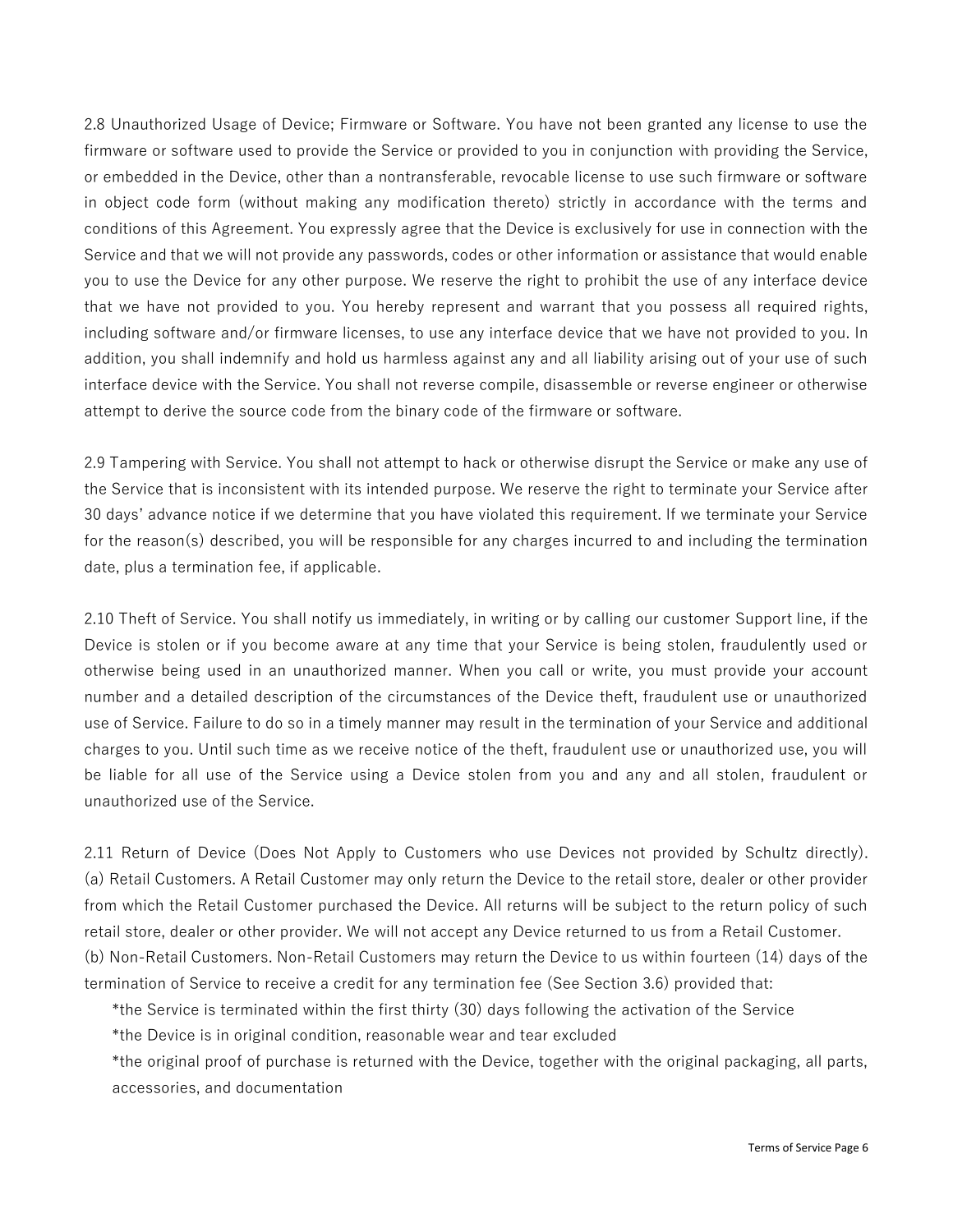\*prior to returning the Device to us, you obtain a valid return authorization number from our customer care department, which can be reached at payables@schultztechnology.com. This e-mail address is being protected from spambots. You need JavaScript enabled to view it

\*you pay all costs of shipping the Device back to us

If you disconnect multiple lines, we will issue you a credit for all termination fees upon receipt of all Devices in accordance with the requirements set forth above. If you receive cartons or Devices that are visibly damaged, you must note the damage on the carrier's freight bill or receipt and keep a copy. In such event, you must keep the original carton, all packing materials and parts intact in the same condition in which they were received from the carrier and contact our customer care department immediately at payables@schultztechnology.com.

2.12 Number Transfer on Service Termination. Upon the termination of your Service, we may, in our sole and absolute discretion, release to your new service provider the telephone number that you ported (transferred or moved over) to us from your previous service provider and used in connection with your Service if:

- \* such new service provider is able to accept such number
- \* your account has been properly terminated
- \* your account is completely current, including payment for all charges and applicable termination fees
- \* you request the transfer upon terminating your account

2.13 Service Distinctions. The Service is not a telecommunications service and we provide it on a best efforts basis. Important distinctions exist between telecommunications service and the Service offering that we provide. The Service is subject to different regulatory treatment than telecommunications service. This treatment may limit or otherwise affect your rights of redress before regulatory agencies.

2.14 Ownership and Risk of Loss. You will own the Device and bear all risk of loss, theft, casualty and/or damage of/to the Device, from the time it is shipped to you until the time (if any) when it is returned to us in accordance with this Agreement.

2.15 No 0+ or Operator Assisted Calling; May Not Support x11 Calling. The Service does not support 0+ or operator assisted calling (including, without limitation, collect calls, third party billing calls or calling card calls). The Service may not support 311, 511 and/or other x11 (other than certain specified dialing such as 911 and 411, which are provided for elsewhere in this Agreement) services in one or more (or all) service areas.

2.16 No Directory Listing. The phone numbers you obtain from us will not be listed in any telephone directories. Phone numbers transferred from your local phone company may, however, be listed. As a result, someone with your phone number may not be able to utilize a reverse directory to look up your address.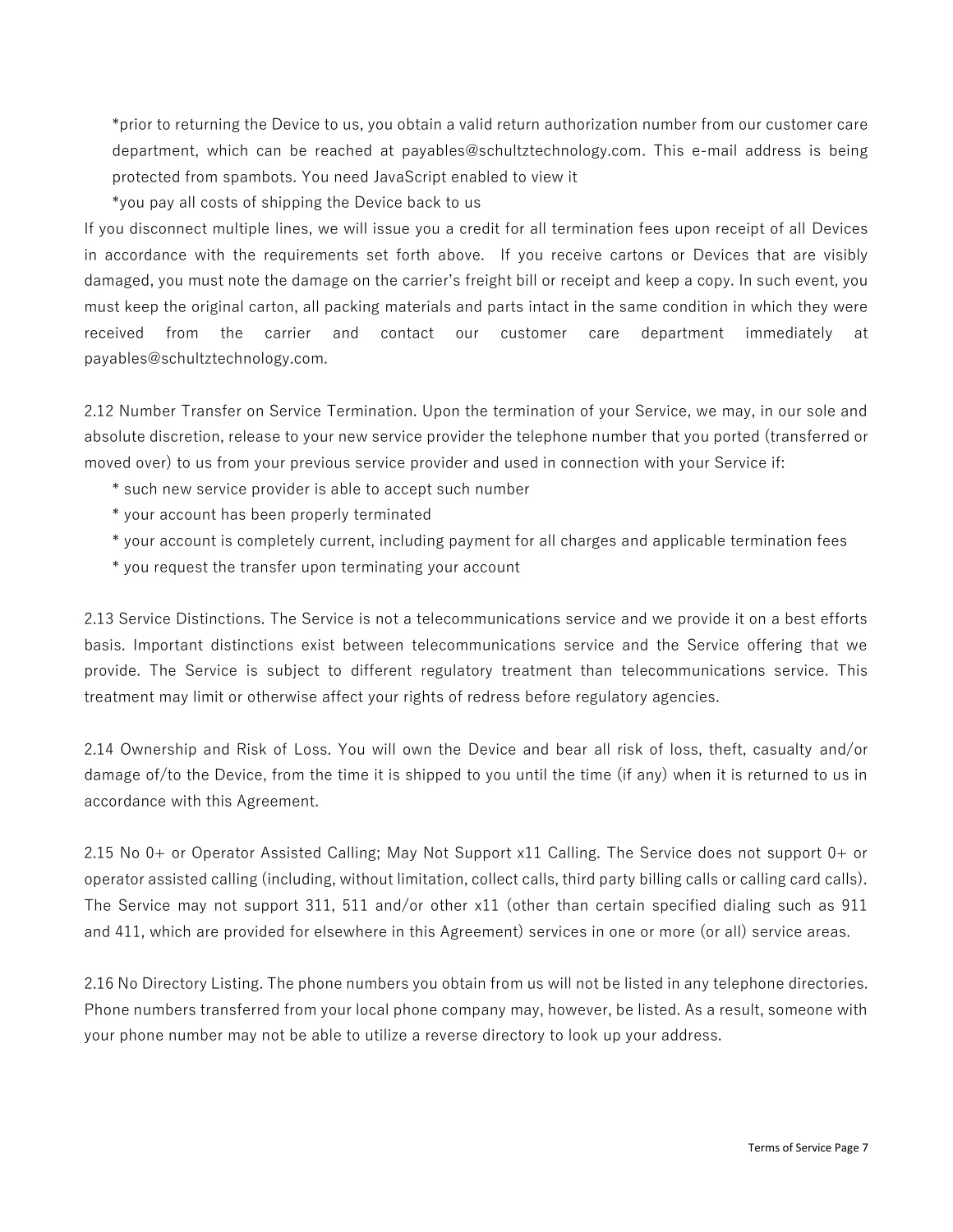### 2.17 Incompatibility with Other Services.

(a) Security Systems. The Service may not be compatible with security systems. You may be required to maintain a telephone connection through your local exchange carrier in order to use any alarm monitoring functions for any security system installed in your home or business. You are responsible for contacting the alarm monitoring company to test the compatibility of any alarm monitoring or security system with the Service. (b) Certain Broadband and Cable Modem Services. You acknowledge that the Service presently may not be compatible with some broadband services. You further acknowledge that some providers of broadband service may provide modems that prevent the transmission of communications using the Service. We do not warrant that the Services will be compatible with all broadband services and expressly disclaim any express or implied warranties regarding the compatibility of the Service with any particular broadband service.

### 3. CHARGES; PAYMENTS; TAXES; TERMINATION

3.1 Billing. When the service is activated, you must provide us with a valid email address and a credit or debit card number from a card issuer that we accept. We reserve the right to stop accepting credit or debit cards from one or more issuers. If your credit or debit card expires, you close your account, your billing address changes, or your credit or debit card is canceled and replaced on account of loss or theft, you must advise us at once. We will bill all charges, applicable taxes and surcharges monthly in advance (except for usage-based charges, which will be billed monthly in arrears, and any other charges which we decide to bill in arrears) to your credit or debit card, including but not limited to:

- \* activation fees
- \* monthly Service fees
- \* applicable taxes, regulatory and service fees
- \* international usage charges
- \* advanced feature charges
- \* equipment purchases
- \* termination fees
- \* shipping and handling charges

The monthly Service fees are defined as the Monthly Recurring Charge (MRC) listed in the Service Activation Form (SAF) and possibly revised by subsequent Service change requests initiated by you, the Customer. Notification of monthly invoices will be sent to you via your email address on file with us. We reserve the right to bill at more frequent intervals if the amount you owe to us at any time exceeds \$250. Any usage charges will be billed in increments that are rounded up to the nearest minute except as otherwise set forth in the rate schedules found on our website.

3.2 Billing Disputes. You must notify us in writing within seven (7) days after receiving your credit or debit card statement if you dispute any Schultz charges on that statement or you will be deemed to have waived any right to contest such charges. All notices of disputed charges should be sent to: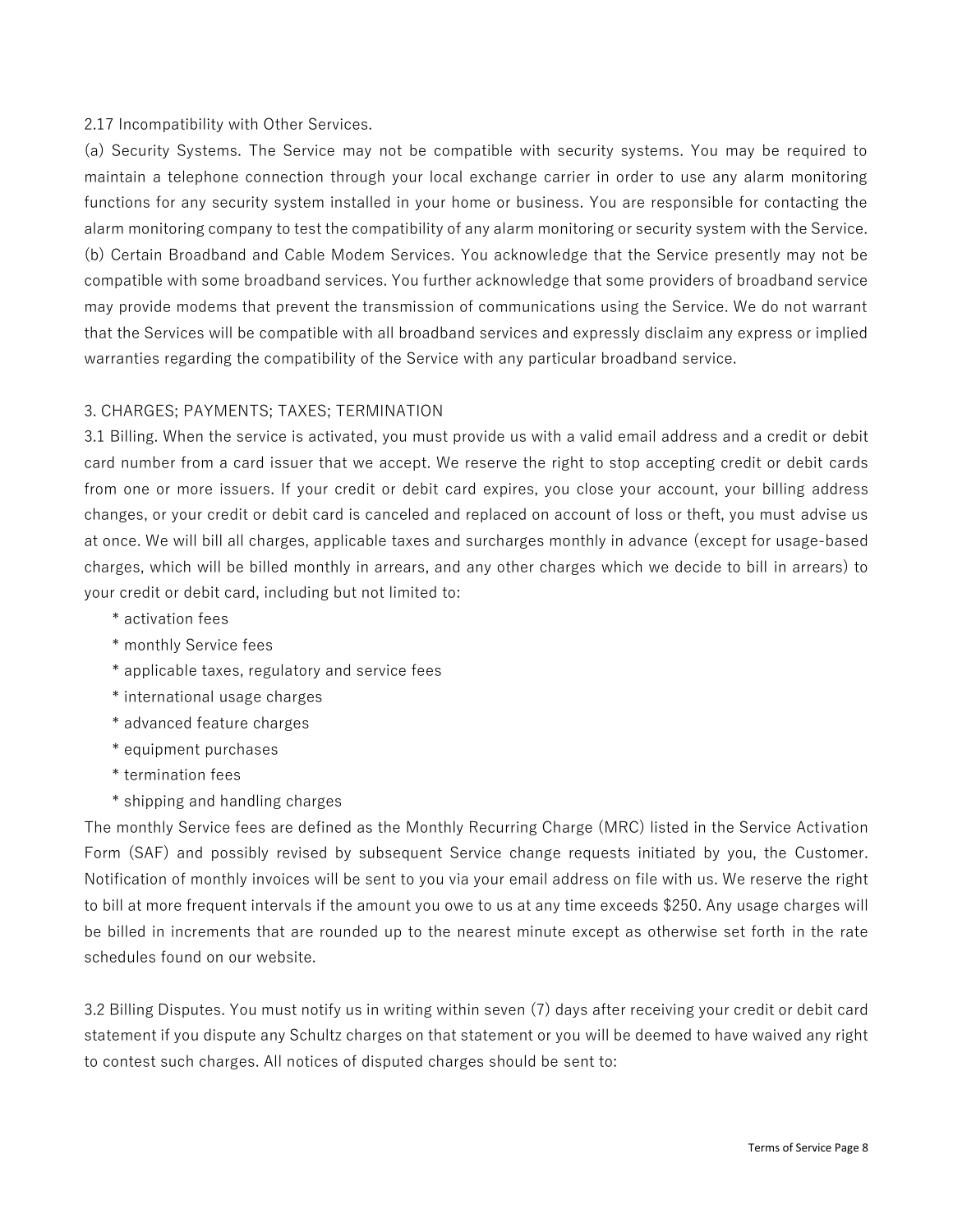Attn: Accounting Department Schultz Technology Solutions, LLC 3117 W. Ridge Pike Pottstown, PA 19464 Or payables@schultztechnology.com

### 3.3 Payment and Collection.

(a) Payment. We only accept payment by credit or debit card, unless other payment terms have been explicitly agreed to in writing by Schultz. Your subscription to the Service authorizes us to charge your credit or debit card. This authorization will remain valid until 30 days after we receive written notice from you terminating our authority to charge your credit or debit card, whereupon we will charge your credit or debit card for the termination fee, if applicable, and any other outstanding charges and terminate your Service. We may terminate your Service at any time in our sole and absolute discretion if any charge to your credit or debit card is declined or reversed, your credit or debit card expires, and you have not provided us with a valid replacement credit or debit card or in case of any other nonpayment of account charges.

(b) Collection. If your Service is terminated, you will remain fully liable to us for all charges pursuant to this Agreement and any and all costs we incur to collect such amounts, including, without limitation, collection costs and attorneys' fees.

3.4 Termination; Discontinuance of Service. We reserve the right to suspend or discontinue the Service generally, or to terminate your Service, at any time in our sole and absolute discretion. If we discontinue the Service generally, or terminate your Service without a stated reason, you will only be responsible for charges accrued through the date of termination, including a pro-rated portion of the final month's charges. This Agreement may be terminated by you on account of Schultz's breach of any provision of this Agreement. Under these circumstances, you are only responsible for charges accrued through the date of termination.

3.5 Taxes. You are responsible for all applicable federal, state, provincial, municipal, local or other governmental sales, use, excise, value-added, personal property, public utility or other taxes, fees or charges now in force or enacted in the future, that arise from or as a result of your subscription or use or payment for the Service or a Device. Such amounts are in addition to payment for the Service or Devices and will be billed to your credit card as set forth in this Agreement. If you are exempt from payment of such taxes, you must provide us with an original certificate that satisfies applicable legal requirements attesting to tax-exempt status. Tax exemption will only apply from and after the date we receive such certificate.

3.6 Termination Fee. You may be charged a termination fee of \$9.99 per phone number or device, and the FULL RETAIL PRICE for each Device supplied by Schultz if your Service is terminated for any reason during the Term following the activation of your Service.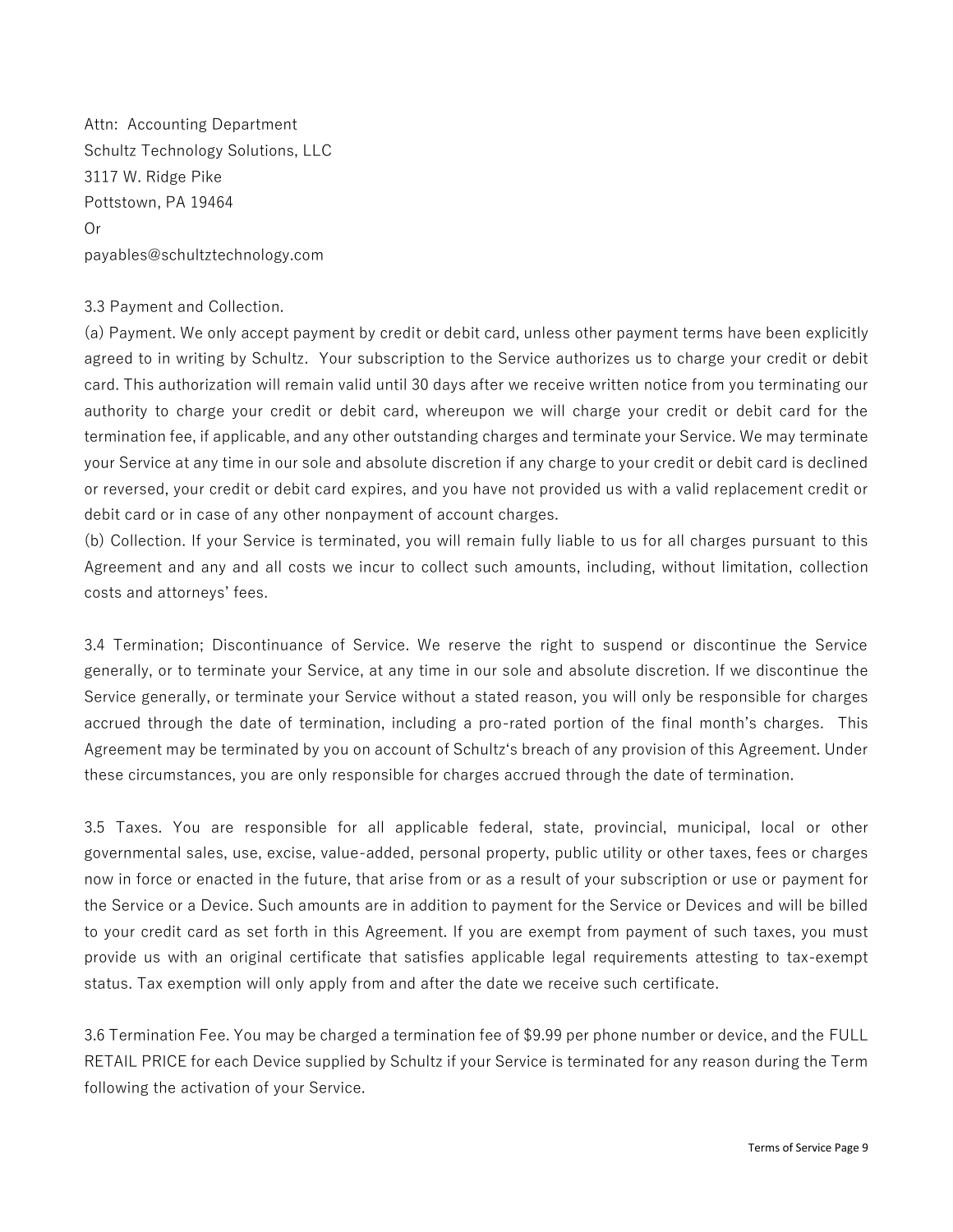3.7 Money Back Guarantee; Limitations and Conditions.

(a) Money Back Guarantee. We offer business subscribers a 30-day money back guarantee from the date of activation of Service. The money back guarantee applies only to the first-ordered service package--not to additional or secondary orders. We will refund the activation fee and monthly charge for first month of Service provided that:

\* you have not exceeded 2,500 minutes of usage; and

\* you cancel your Service within such 30-day period.

Federal excise taxes and any other applicable taxes cannot be refunded. You will remain responsible for any charges for usage fees including but not limited to local or international usage, calls to Schultz's toll-free number and directory assistance. We reserve the right to terminate or revoke this money back guarantee at any time, without prior notice.

3.8 Payphone Charges. If you use our "Toll Free" feature or any toll-free feature that we offer in the future, we will be entitled to recover from you any charges imposed on us either directly or indirectly in connection with toll free calls made to your number. We may recover these amounts by means of a per-call charge, rounded up to the next cent, or in such other fashion as we deem appropriate for the recovery of these costs.

3.9 Charges for Directory Calls (411). We will charge you \$1.50 for each call made to directory assistance.

3.10 Charges for Conference Bridge Calls. We will charge you per minute for each caller who calls into your conference bridge. Your conference bridge per minute usage fee will be the lower of (i) 3.9 cents per minute, or (ii) the per minute conference bridge usage fee determined in your Service Activation Form or online order form. The per minute usage fee will be calculated based on all participants on the conference bridge, including on-network and off-network participants.

## 4. LIMITATION OF LIABILITY; INDEMNIFICATION; WARRANTIES

4.1 Limitation of Liability. We will not be liable for any delay or failure to provide the Service, including 911 Dialing, at any time or from time to time, or any interruption or degradation of voice quality that is caused by any of the following:

- \* an act or omission of an underlying carrier, service provider, vendor or other third party
- \* equipment, network or facility failure
- \* equipment, network or facility upgrade or modification
- \* force majeure events such as (but not limited to) acts of God, acts of nature, strikes, fire, war, riot, acts of terrorism and government actions
- \* equipment, network or facility shortage
- \* equipment or facility relocation
- \* service, equipment, network or facility failure caused by the loss of power to you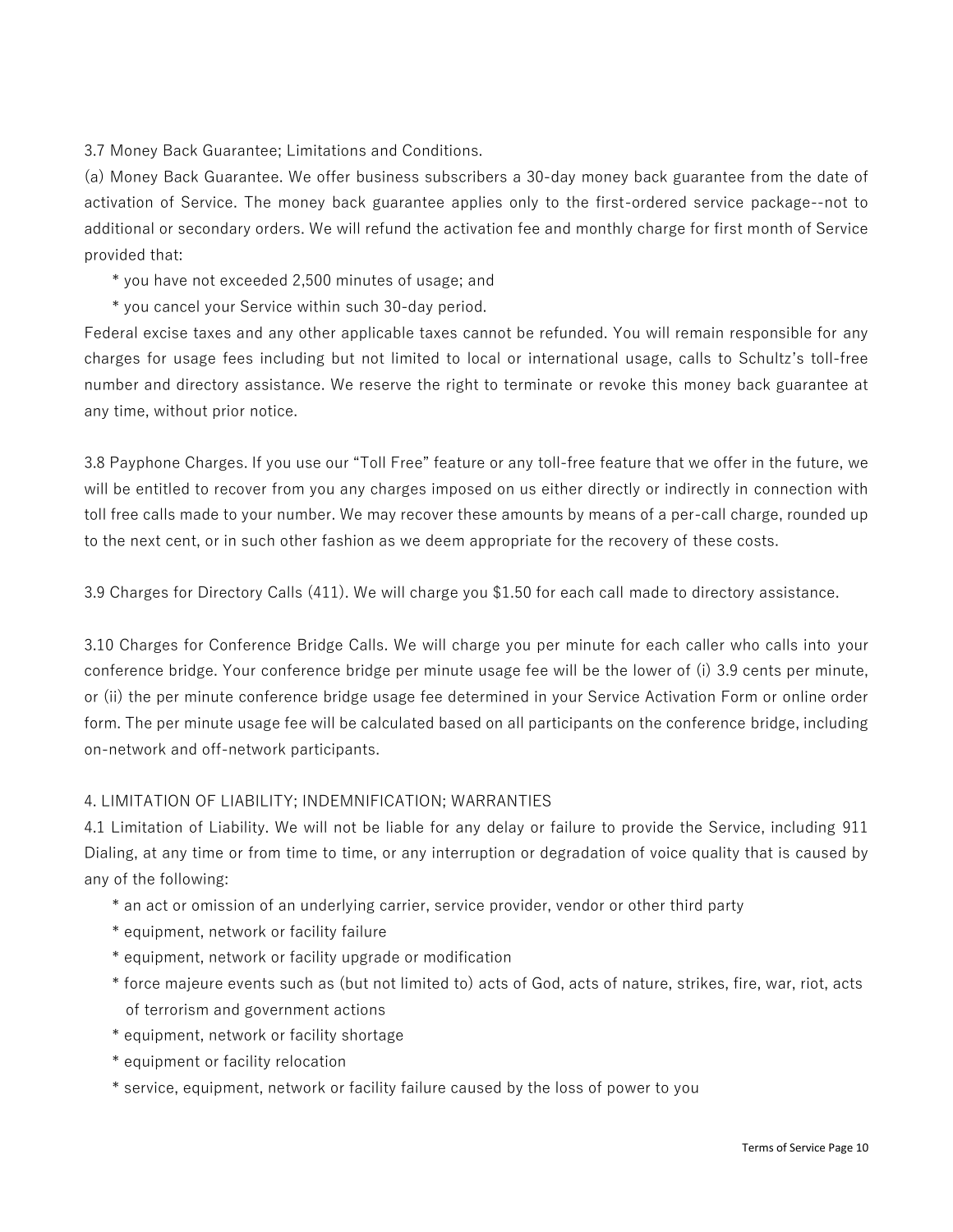- \* outage of, or blocking of ports by, your ISP or broadband service provider or other impediment to usage of the Service caused by any third party
- \* any act or omission by you or any person using the Service or Device provided to you; or any other cause that is beyond our control, including, without limitation, a failure of or defect in any Device, the failure of an incoming or outgoing communication, the inability of communications (including, without limitation, 911 Dialing) to be connected or completed, or forwarded

Our aggregate liability under this agreement will in no event exceed the Service charges with respect to the affected time period.

4.2 Disclaimer of Liability for Damages. IN NO EVENT WILL SCHULTZ, ITS OFFICERS, DIRECTORS, EMPLOYEES, AFFILIATES OR AGENTS OR ANY OTHER SERVICE PROVIDER WHO FURNISHES SERVICES TO YOU IN CONNECTION TO THE SERVICE BE LIABLE FOR ANY DIRECT, INCIDENTAL, INDIRECT, SPECIAL, PUNITIVE, EXEMPLARY OR CONSEQUENTIAL DAMAGES, OR FOR ANY OTHER DAMAGES, INCLUDING BUT NOT LIMITED TO PERSONAL INJURY, WRONGFUL DEATH, PROPERTY DAMAGE, LOSS OF DATA, LOSS OF REVENUE OR PROFITS, OR DAMAGES ARISING OUT OF OR IN CONNECTION WITH THE USE OR INABILITY TO USE THE SERVICE, INCLUDING ANY INABILITY TO ACCESS EMERGENCY SERVICE PERSONNEL THROUGH THE 911 DIALING SERVICE OR TO OBTAIN EMERGENCY HELP. THE LIMITATIONS SET FORTH HEREIN APPLY TO CLAIMS FOUNDED IN BREACH OF CONTRACT, BREACH OF WARRANTY, PRODUCT LIABILITY, TORT AND ANY AND ALL OTHER THEORIES OF LIABILITY AND APPLY WHETHER OR NOT WE WERE INFORMED OF THE LIKELIHOOD OF ANY PARTICULAR TYPE OF DAMAGES.

4.3 Indemnification and Survival.

(a) Indemnification. You shall defend, indemnify, and hold harmless Schultz, its officers, directors, employees, affiliates and agents and any other service provider who furnishes services to you in connection with the Service (hereinafter collectively referred to as, the "Schultz Indemnitees"), from any and all claims, losses, damages, fines, penalties, costs and expenses (including, without limitation, attorneys' fees) by, or on behalf of, you or any third party or user of the Service, relating to the Services, including, without limitation, 911 Dialing, or the Device, unless such claims, losses, damages, fines, penalties, costs or expenses (including, without limitation, attorneys' fees) arose from the Schultz Indemnitees' gross negligence, recklessness or willful misconduct.

(b) Survival. The provisions of this Agreement that by their sense and context are intended to survive the termination or expiration of this Agreement shall survive.

4.4 No Warranties on Service. WE MAKE NO WARRANTIES, EXPRESS OR IMPLIED, INCLUDING BUT NOT LIMITED TO, ANY IMPLIED WARRANTIES OF MERCHANTABILITY, FITNESS OF THE SERVICE OR DEVICE FOR A PARTICULAR PURPOSE, TITLE OR NON-INFRINGEMENT OR ANY WARRANTY ARISING BY USAGE OF TRADE, COURSE OF DEALING OR COURSE OF PERFORMANCE OR ANY WARRANTY THAT THE SERVICE WILL MEET CUSTOMERS' REQUIREMENTS. WITHOUT LIMITING THE FOREGOING, WE DO NOT WARRANT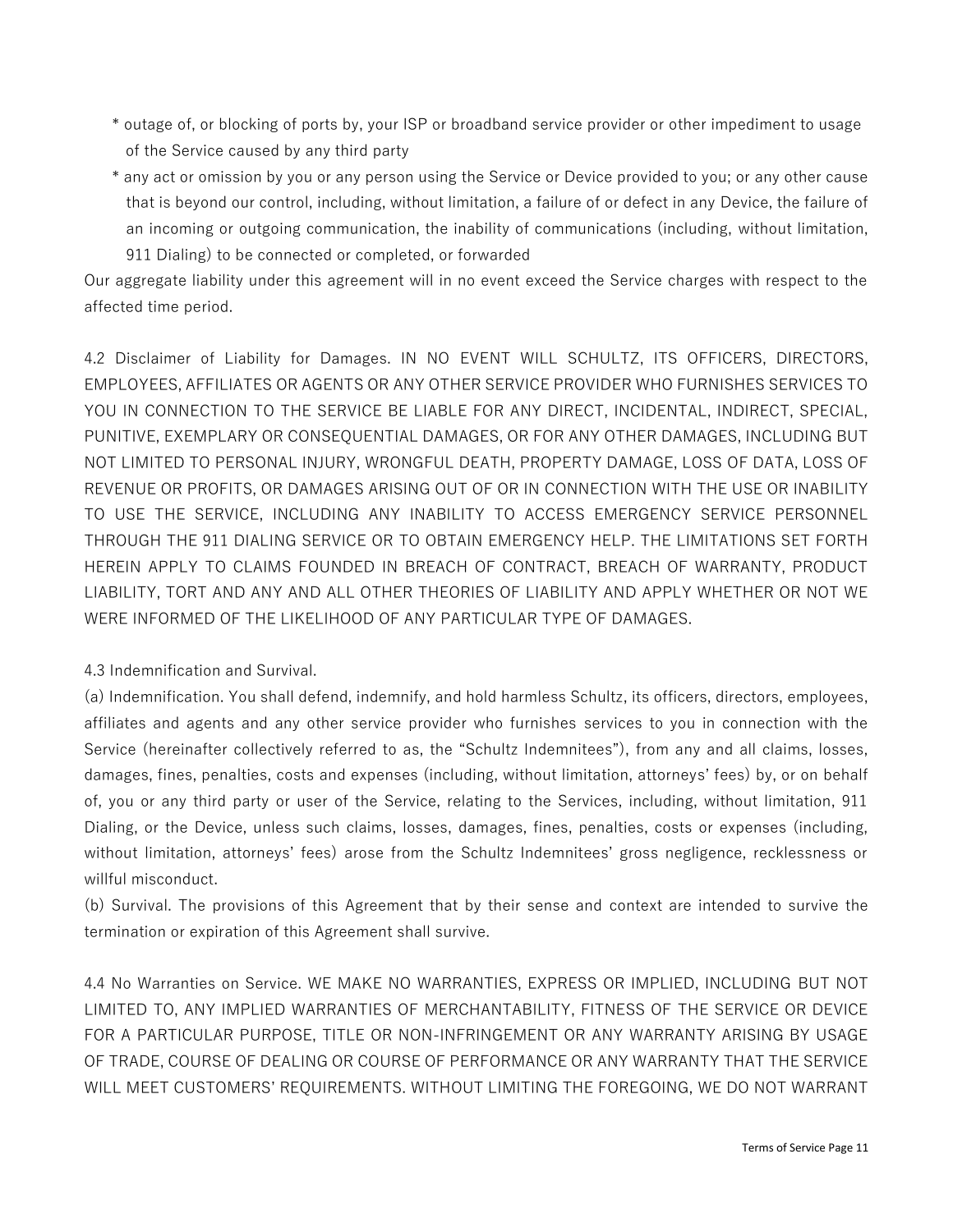THAT THE SERVICE OR DEVICE WILL BE WITHOUT FAILURE, DELAY, INTERRUPTION, ERROR, DEGRADATION OF VOICE QUALITY OR LOSS OF CONTENT, DATA OR INFORMATION. NEITHER SCHULTZ NOR ITS OFFICERS, DIRECTORS, EMPLOYEES, AFFILIATES OR AGENTS, OR ANY OTHER SERVICE PROVIDER OR VENDOR WHO FURNISHES SERVICES DEVICES, OR PRODUCTS TO CUSTOMER IN CONNECTION WITH THE SERVICE, WILL BE LIABLE FOR UNAUTHORIZED ACCESS TO OUR OR YOUR TRANSMISSION FACILITIES OR PREMISES EQUIPMENT OR FOR UNAUTHORIZED ACCESS TO, OR ALTERATION, THEFT OR DESTRUCTION OF, CUSTOMER'S DATA FILES, PROGRAMS, PROCEDURES OR INFORMATION THROUGH ACCIDENT, FRAUDULENT MEANS OR DEVICES OR ANY OTHER METHOD, REGARDLESS OF WHETHER SUCH DAMAGE OCCURS AS A RESULT OF SCHULTZ OR ITS SERVICE PROVIDERS' OR VENDORS' NEGLIGENCE. STATEMENTS AND DESCRIPTIONS CONCERNING THE SERVICE OR DEVICE, IF ANY, BY SCHULTZ OR SCHULTZ'S AGENTS OR INSTALLERS ARE INFORMATIONAL AND ARE NOT GIVEN AS A WARRANTY OF ANY KIND.

# 4.5 Device Warranties.

(a) Limited Warranty. Except as set forth herein, if you received the Device new from us and the Device included a limited warranty at the time of receipt, you must refer to the separate limited warranty document provided with the Device for information on the limitation and disclaimer of certain warranties. Remedies for breach of any such warranties will be limited to those expressly set forth in such documentation.

(b) No Warranty. If your Device did not include a limited warranty from us at the time of receipt, you are accepting the Device "as is". You are not entitled to replacement, repair or refund in the event of any defect. (c) Disclaimer. OTHER THAN WARRANTIES AS TO THE DEVICE EXPRESSLY SET FORTH IN THE DOCUMENTATION PROVIDED WITH THE DEVICE AND THE RETAIL CUSTOMER LIMITED WARRANTY EXPRESSLY SET FORTH HEREIN, WE MAKE NO WARRANTIES OF ANY KIND, EXPRESS OR IMPLIED, AND SPECIFICALLY DISCLAIM ANY WARRANTY OF MERCHANTABILITY, FITNESS OF THE DEVICE FOR A PARTICULAR PURPOSE, TITLE OR NON-INFRINGEMENT OR ANY WARRANTY ARISING BY USAGE OF TRADE, COURSE OF DEALING OR COURSE OF PERFORMANCE OR ANY WARRANTY THAT THE DEVICE OR ANY FIRMWARE OR SOFTWARE IS "ERROR FREE" OR WILL MEET CUSTOMER'S REQUIREMENTS. THE FOREGOING WILL NOT BE DEEMED TO LIMIT ANY DISCLAIMER OR LIMITATION OF WARRANTY SET FORTH IN THE DOCUMENTATION PROVIDED WITH THE DEVICE. DEVICE WARRANTIES DO NOT APPLY TO BUSINESS CUSTOMERS.

4.6 No Third-Party Beneficiaries. No provision of this Agreement provides any person or entity not a party to this Agreement with any remedy, claim, liability, reimbursement, or cause of action or creates any other thirdparty beneficiary rights.

4.7 Content. You will be liable for any and all liability that may arise out of the content transmitted by you or to any person, whether authorized or unauthorized, using your Service or Device (each such person, a "User"). You shall always assure that your and your User's use of the Service and content comply with all applicable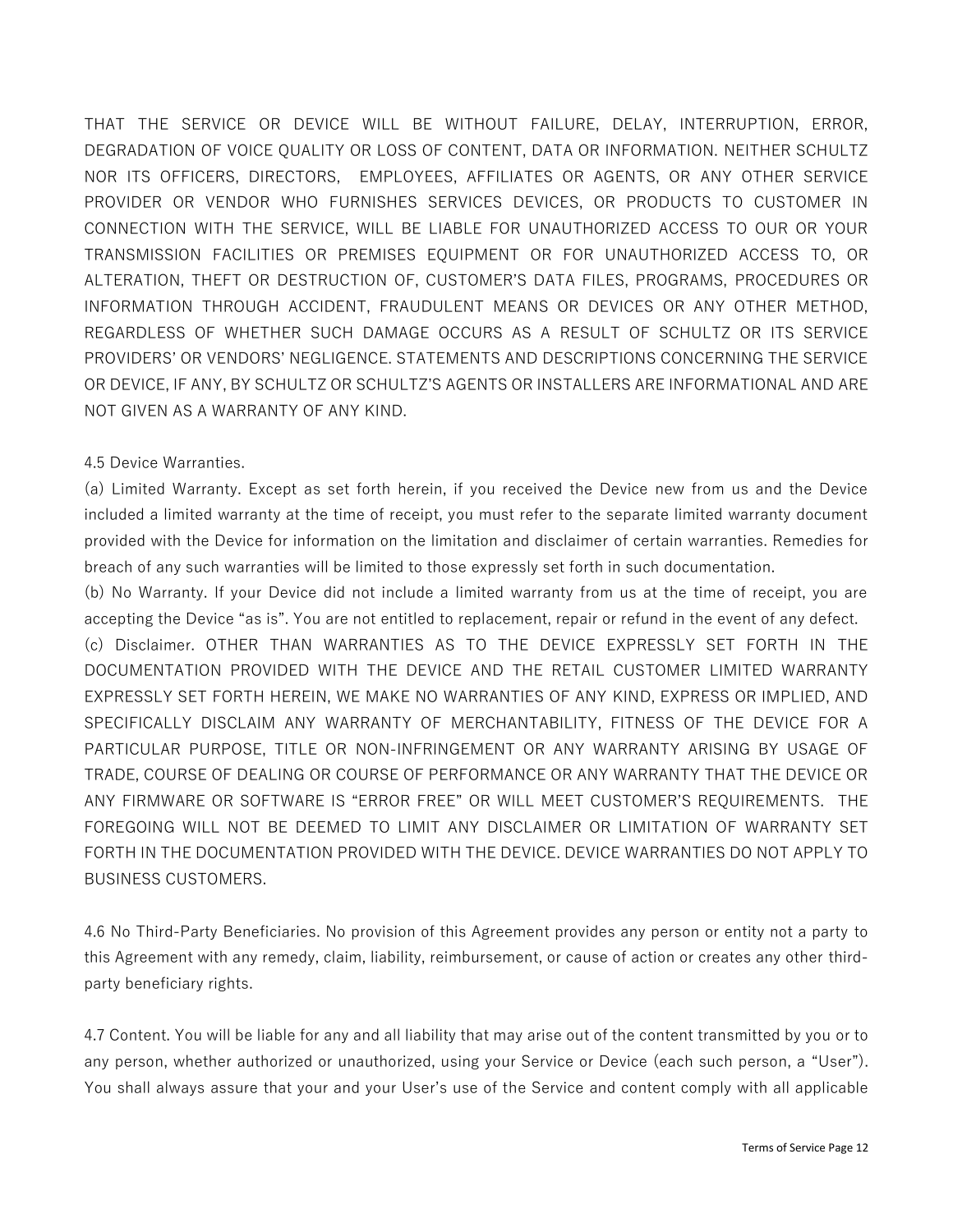laws, regulations and written and electronic instructions for use. We reserve the right to terminate or suspend your Services and remove your or your User's content from the Service if we determine, in our sole and absolute discretion, that such use or content does not conform with the requirements set forth in this Agreement or interferes with our ability to provide Services to you or others. Our action or inaction under this Section will not constitute any review or approval of your or User's use or content.

4.8 Recording Conversations. Schultz provides a function that allows a user or Subscriber to record individual telephone conversations. The laws regarding the notice and notification requirements of such recorded conversations vary by state to state. Subscriber is solely responsible for applying the local laws in the relevant jurisdiction when using this feature.

### 5. MISCELLANEOUS

5.1 Governing Law. The Agreement and the relationship between you and us are governed by the laws of the Commonwealth of Pennsylvania without regard to its conflict of law provisions. To the extent court action is initiated to enforce an arbitration award or for any other reason consistent with Section 5.2, you shall submit to the personal and exclusive jurisdiction of the courts located within the Commonwealth of Pennsylvania and waive any objection as to venue or inconvenient forum.

5.2 Mandatory Arbitration and No Jury Trial. Any dispute or claim between you, any member of your household or any guest or employee of you and us arising out of or relating to the Service or Device will be resolved by arbitration before a single arbitrator administered by the American Arbitration Association in accordance with its Commercial Arbitration Rules. The arbitration will take place in Montgomery county, Pennsylvania. The arbitrator's decision will follow the plain meaning of the relevant documents and will be final and binding. Without limiting the foregoing, the parties agree that no arbitrator has the authority to: (i) award relief in excess of what this Agreement provides; or (ii) award punitive or exemplary damages. Judgment on the award rendered by the arbitrators may be entered in any court having jurisdiction thereof. REGARDLESS OF ANY STATUTE OR LAW TO THE CONTRARY, ANY CLAIM OR CAUSE OF ACTION ARISING OUT OF OR RELATED TO THE SERVICE MUST BE FILED WITHIN ONE (1) YEAR AFTER SUCH CLAIM OR CAUSE OF ACTION AROSE OR BE FOREVER BARRED. All claims shall be arbitrated individually. You shall not bring or join any class action of any kind in court or in arbitration or seek to consolidate or bring previously consolidated claims in arbitration. THIS ARBITRATION PROVISION CONSTITUTES A WAIVER OF ANY RIGHT TO A JURY TRIAL AND AN AGREEMENT TO BE SUBJECT TO JURISDICTION, AND CONDUCT ARBITRAL PROCEEDINGS, IN MONTGOMERY COUNTY PENNSYLVANIA.

5.3 No Waiver of Rights. Our failure to exercise or enforce any right or provision of this Agreement will not constitute a waiver of such right or provision.